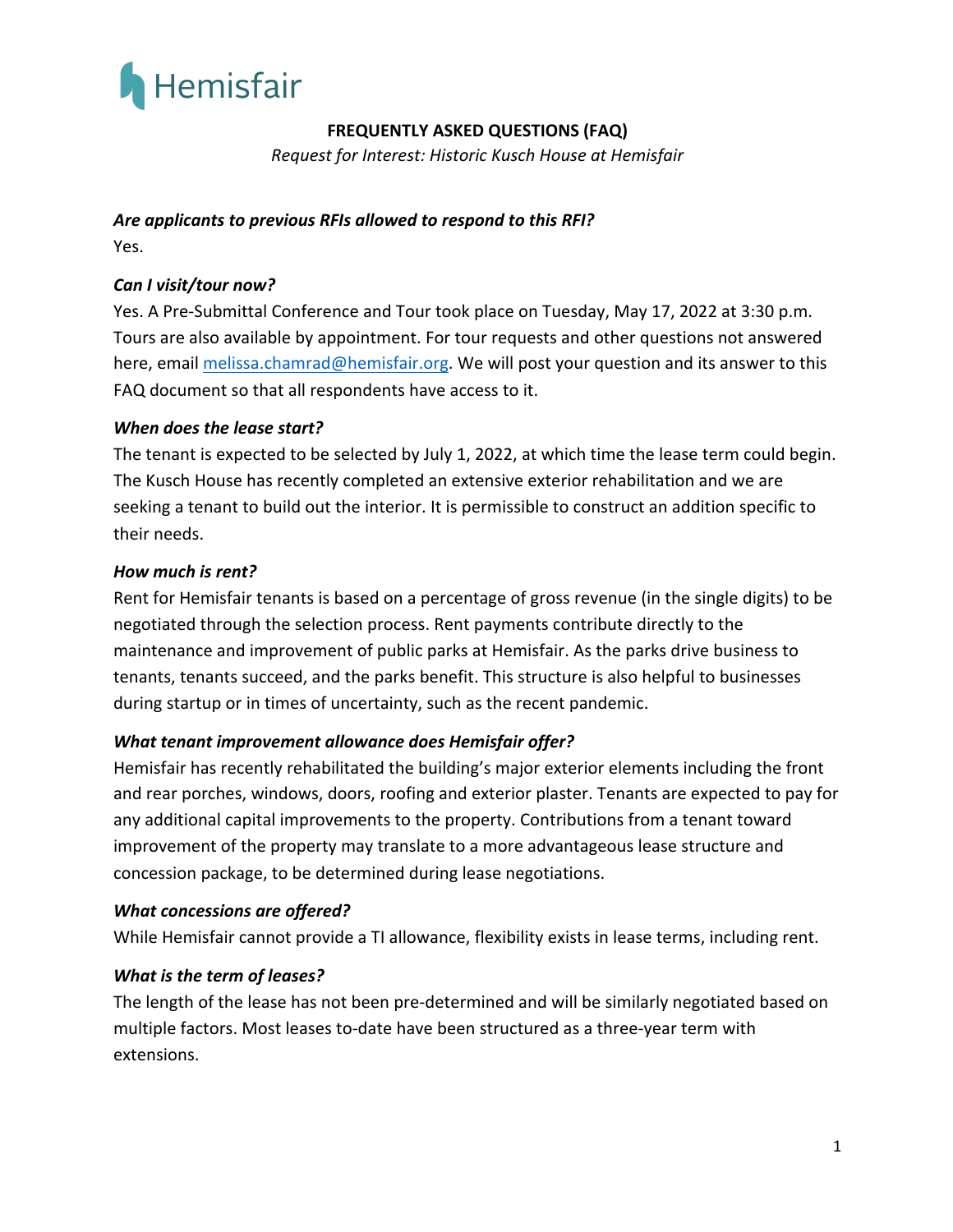

## *Where will tenants' staff park?*

Parking is available for a fee through monthly passes at current Hemisfair parking facilities.

# *How will tenants handle trash pickup? Is there a CAM? Is this a NNN lease?*

Currently, Hemisfair maintains and oversees contracts for trash, grounds management and auxiliary services. Hemisfair divides Common Area Maintenance (CAM) expenses between tenants based on usage. Leases are generally described as NN, as there are no property taxes and Hemisfair/the City are responsible for the building structure. Tenants are responsible for ongoing services and expenses such as water, electric, gas, insurance, and CAM.

## *What other requirements are there (insurance, liability, etc.)?*

Standard requirements for permitting, insurance and liability will be in accordance with City of San Antonio requirements. Those requirements are available from Hemisfair upon request.

## *On what criteria are you judging respondents to this RFI?*

Successful respondents will showcase an understanding of the redevelopment effort at Hemisfair and an enthusiasm for becoming part of a park-tenant ecosystem. Respondents should demonstrate a history of success with starting, owning and/or operating businesses, and that they have access to sufficient capital to invest in any necessary updates to the structures to satisfy the tenant's needs.

## *Who is selecting the tenants?*

Members of the Hemisfair board and staff along with community representatives will determine the tenant(s) with which to enter negotiations.

## *Where do patrons park?*

The Hemisfair Garage boasts 238 public parking spaces, in addition to 110 spaces at two surface public parking lots, one off South Alamo Street and another on Martinez Street. Future phases near Civic and Tower parks will add hundreds of additional public parking spaces. Parking fees are nominal and contribute toward park maintenance and programming.

## *Are there any restrictions on the use of the home, type of tenants or their improvements?*

Any improvements to the structures must conform to both Hemisfair Design Standards and Texas Historic Commission guidelines. Alterations to the exteriors are also subject to the approval of Historic Design Review Commission and the Texas Historic Commission. Tenants of the historic properties at Hemisfair must ensure that their business acts as a park activator, encouraging visitation to the parks and adding to district's visitor experience and park vibrancy. Businesses must be open to the public and should not feel private as may be the case with offices, private clubs, and residences.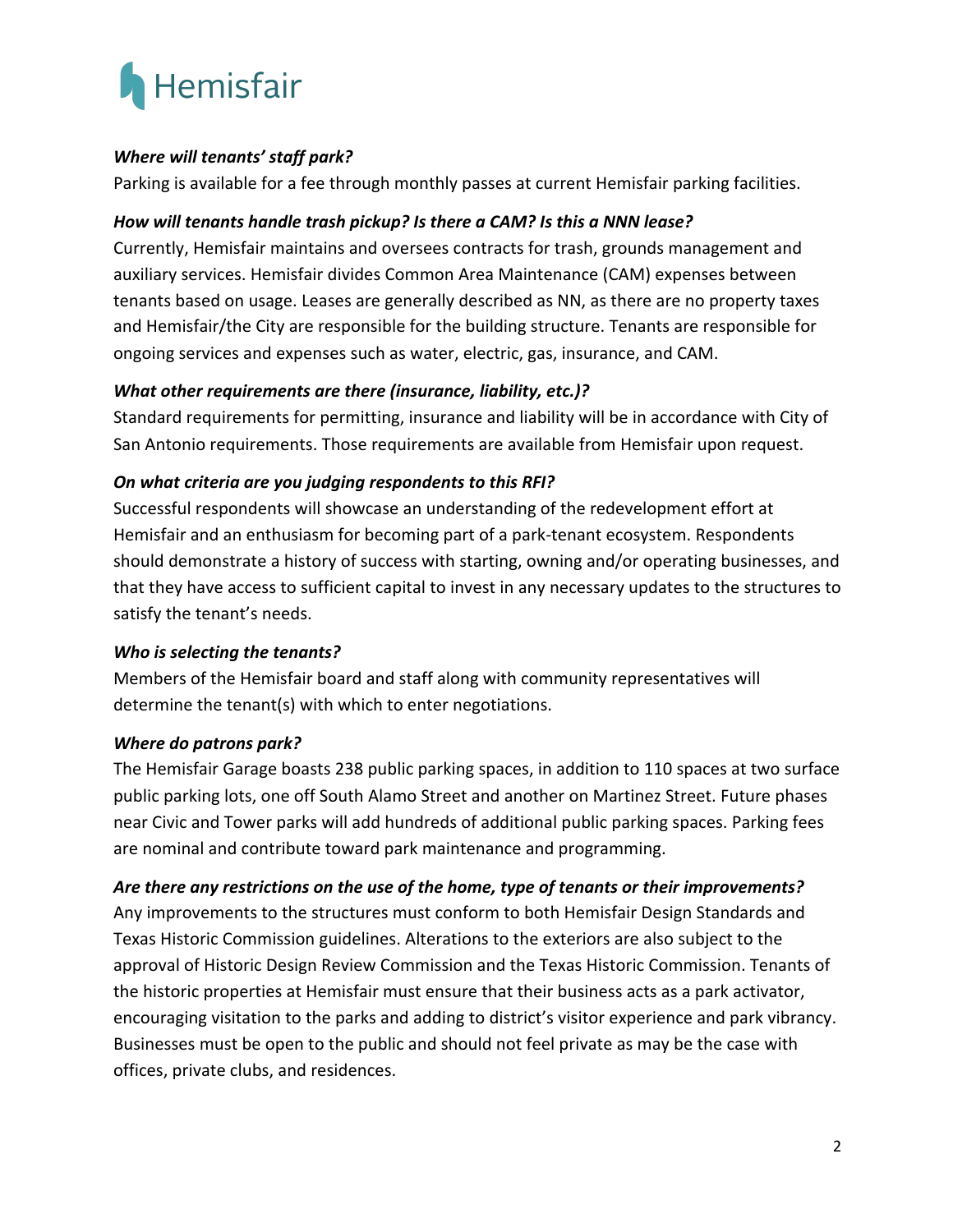

## *What about TABC? Does Hemisfair allow alcohol to be sold by tenants?*

Hemisfair is one of the few City parks that allow for open consumption of alcohol in non-glass containers. Hemisfair offers visitors a family-friendly environment that is also compatible with the responsible consumption of alcoholic beverages. Hemisfair authorizes tenants to hold a TABC wine and beer retailers permit, to sell for consumption on or off the premises per the Texas Alcoholic Beverage Code. TABC-issued mixed beverage permits for sales or consumption of mixed alcoholic beverages are allowed.

## *What are the key benefits to businesses that might be interested in operating at Hemisfair?*

First, there is the historical significance of the properties and the district. Second, tenants to these homes experience built-in traffic. Prior to the pandemic, Hemisfair enjoyed approximately 600,000 visitors each year, with thousands attending the more than 600 events held at Hemisfair annually. Attendance numbers and park penetration are nearly to prepandemic levels, with many major festivals and community events returning to Hemisfair. Parkgoers represent a wide demographic, primarily locals (approximately 85%), but also many visitors from around the world visiting for conventions and recreation. To date, more than 3.5 million people have visited Hemisfair since the grand opening of Yanaguana Garden in 2015. Other adjacent pedestrian attractions include the Convention Center, the Riverwalk, The Alamo, La Villita and the Tower of the Americas, generating millions of visitors to the area.

The future is bright with Civic Park on the horizon—after breaking ground in January, construction is well underway for a late 2023 completion of the first phase, and late 2024 for the second phase of construction.

## *What is the deadline for submittals?*

Responses to the RFI must be received by 5:59 PM on June 10, 2022.

#### **Questions asked during 5/17/22 Pre-Submittal Conference:**

#### *Where is the Park Police Headquarters next door to the Kusch House being relocated?*

The City of San Antonio is relocating the Park Police Headquarters from the RCA Pavilion to Building 277 in Tower Park.

#### *Is it required for the transformer to be relocated?*

Yes, due to the size and location the equipment occupies. Relocating the transformer to a backof-house area will allow for better activation of the park and tenant. This relocation will be completed using already existing grant funding, not tenant funding.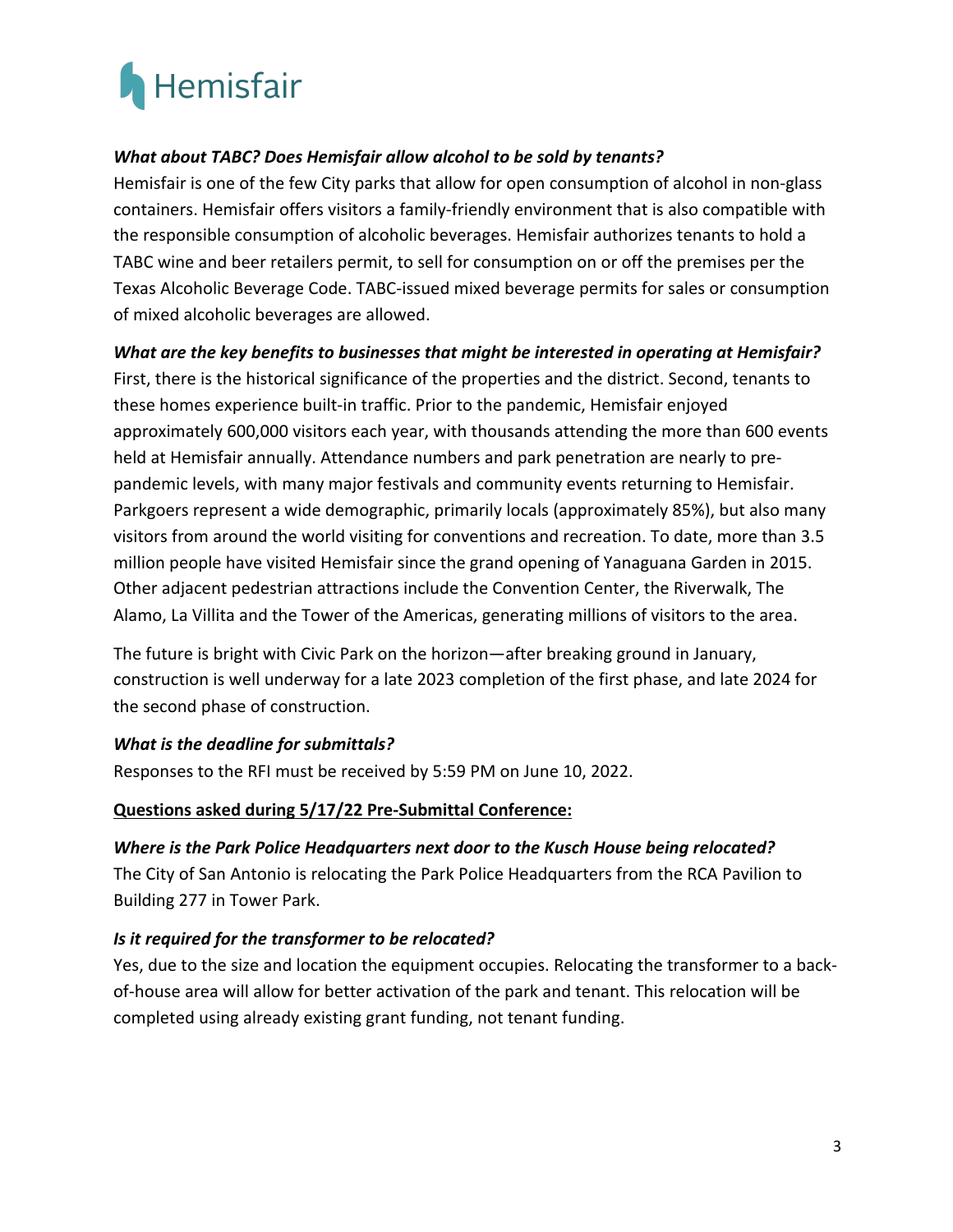

# *Do you have a demographic breakdown of park visitors?*

From the Hemisfair Visitor Survey, FY21: *Latino/Hispanic 48.67% White 39.16% Black or African American 7.60% Asian or Asian American 3.42% Native Hawaiian or other Pacific Islander 1.14%*

#### *Is it possible to split the Kusch House into two leases/concepts?*

Yes, with agreement from both parties.

# *Will the tenant have an opportunity to activate outside of the building footprint or on parkland?*

Yes. Because the rent is based on sales, there is no specific charge for the use of outdoor space for our tenants.

# *How much of the funding from Bank of America will be available for the interior finish out of the Kusch House?*

Due to some required exterior upgrades, there is not currently a specific amount to be used for interior improvements. These will largely be the responsibility of the tenant. Some rental concessions can be made for tenant investment and will be negotiated as part of the lease contract.

## *Is there currently plumbing or electric in the Kusch House?*

No.

## *Can an addition be constructed for a retail concept?*

Yes, following HDRC and THC standards.

## *What is the timeline for opening a concept?*

To be negotiated based on the proposed concept and associated construction requirements.

## *Will the tenant be responsible for an adjacent dog park area?*

No. The tenant is only responsible for the building footprint and exterior space included in the agreement.

## *What is the plan to redirect water from the foundation?*

A grading plan is still needed for the building and will be completed as part of the finish out of any exterior additions or improvements.